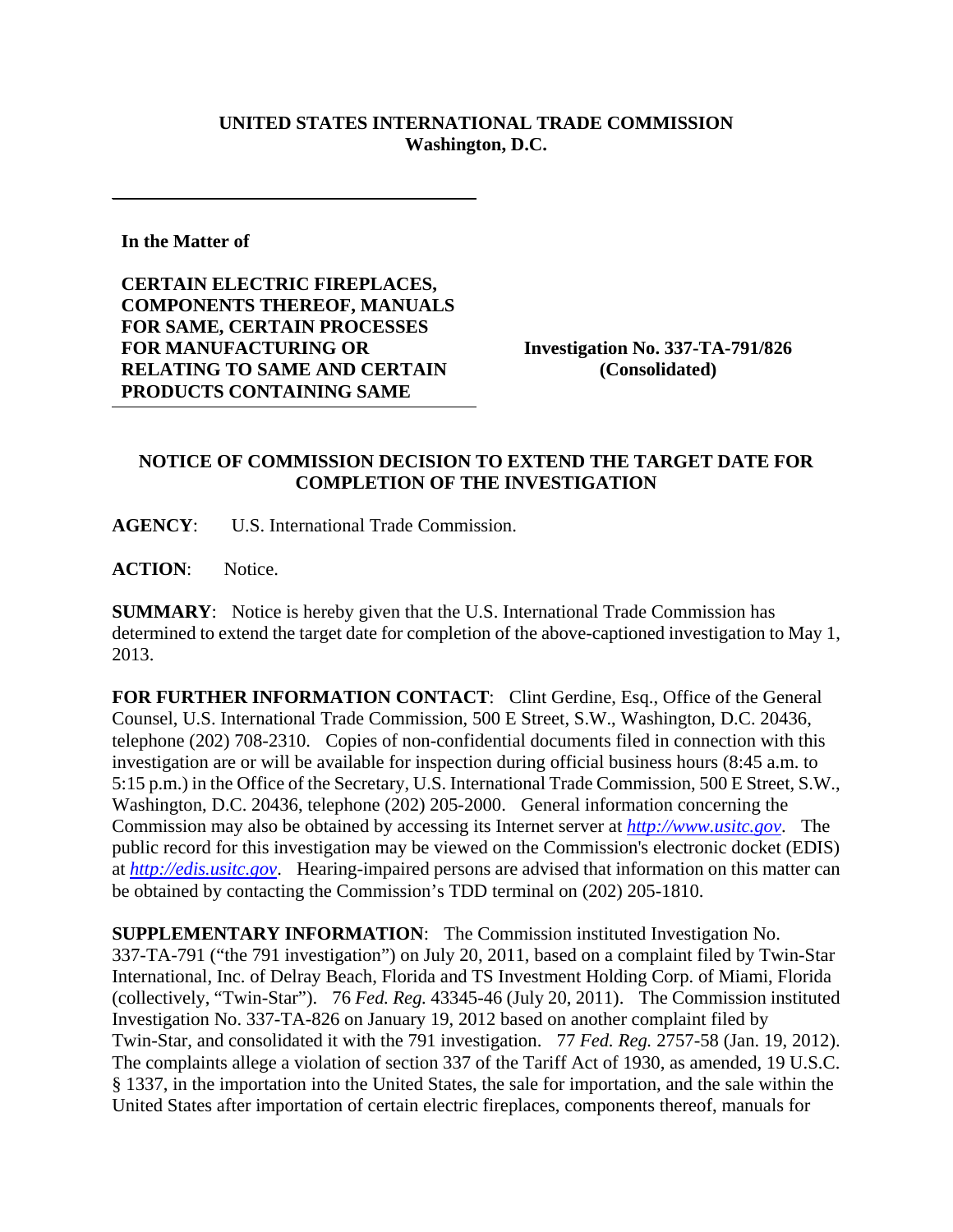same, certain processes for manufacturing or relating to same and certain products containing same by reason of infringement of U.S. Copyright Nos. TX0007350474; TX0007350476; VA0001772660; and VA0001772661; and by reason of misappropriation of trade secrets, breach of contract, and tortious inference with contract, the threat or effect of which is to destroy or substantially injure an industry in the United States.

 The Commission's notice of investigation named Reliap, Yue, and Whalen Furniture Manufacturing, Inc. ("Whalen") of San Diego, California as respondents. On July 3, 2012, the Commission issued notice of its determination not to review the ALJ's ID terminating the investigation as to Whalen based on a consent order and settlement agreement.

 On June 20, 2012, Twin-Star moved for an ID finding the remaining respondents, Reliap and Yue, in default and in violation of section 337 pursuant to Commission Rule 210.17, 19 C.F.R. § 210.17. The Commission investigative attorney filed a response in support of the motion.

 On July 13, 2012, the ALJ granted Twin-Star's motion and issued the final ID in this investigation finding the remaining respondents in default and in violation of section 337 pursuant to 19 C.F.R. § 210.17 because they did not participate in the investigation following withdrawal of their counsel on March 12, 2012. The ID also contained the ALJ's recommended determination on remedy. Specifically, the ALJ recommended issuance of a limited exclusion order with respect to the defaulting respondents.

 Also on July 13, 2012, the ALJ issued Order No. 19, denying a motion filed by Yue on December 11, 2011, for summary determination that Twin-Star's breach of contract claim is outside the scope of the investigation. On July 20, 2012, the Commission investigative attorney ("IA") petitioned for review of Order No. 19 and the ALJ's final ID. Twin-Star filed a response in opposition on July 30, 2012.

 On September 14, 2012, the Commission determined to review Order No. 19 and to review-in-part the final ID to the extent that it finds a violation of section 337 based on the breach of contract allegations. The determinations made in the final ID that were not reviewed became final determinations of the Commission by operation of rule. *See* 19 U.S.C. § 210.42(h).

 The Commission requested briefing from the parties and interested non-parties regarding a question concerning the issues under review and on the issues of remedy, the public interest, and bonding. 77 *Fed. Reg.* 58407-09 (Sept. 20, 2012).

 On October 12, 2012, Twin-Star and the IA each filed a brief on the issues for which the Commission requested written submissions. The International Trade Commission Trial Lawyers Association filed a brief concerning the issues under review on the same date. The IA filed a reply brief on November 9, 2012.

The Commission has determined to extend the target date for completion of the above-referenced investigation by twelve (12) days to May 1, 2013.